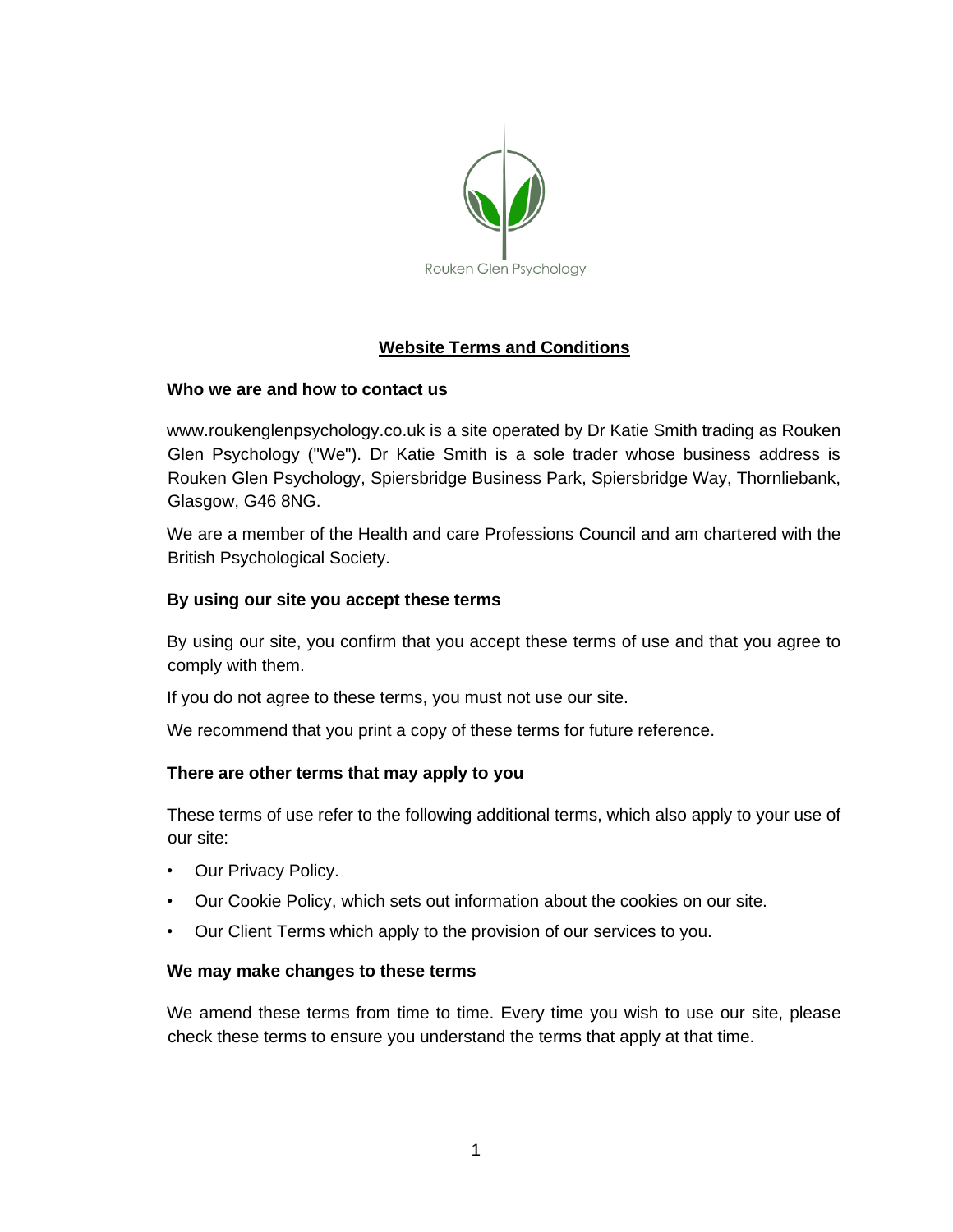#### **We may make changes to our site**

We may update and change our site from time to time to reflect changes to our services, our users' needs and our business priorities.

#### **We may suspend or withdraw our site**

Our site is made available free of charge.

We do not guarantee that our site, or any content on it, will always be available or be uninterrupted. We may suspend or withdraw or restrict the availability of all or any part of our site for business and operational reasons. We will try to give you reasonable notice of any suspension or withdrawal.

You are also responsible for ensuring that all persons who access our site through your internet connection are aware of these terms of use and other applicable terms and conditions, and that they comply with them.

# **We may transfer this agreement to someone else**

We may transfer our rights and obligations under these terms to another organisation. We will always tell you in writing if this happens and we will ensure that the transfer will not affect your rights under the contract.

# **Our site is only for users in the UK**

Our site is directed to people residing in the United Kingdom. We do not represent that content available on or through our site is appropriate for use or available in other locations.

# **You must keep your account details safe**

If you choose, or you are provided with, a user identification code, password or any other piece of information as part of our security procedures, you must treat such information as confidential. You must not disclose it to any third party.

We have the right to disable any user identification code or password, whether chosen by you or allocated by us, at any time, if in our reasonable opinion you have failed to comply with any of the provisions of these terms of use.

If you know or suspect that anyone other than you knows your user identification code or password, you must promptly notify us at drkatiesmith@protonmail.com.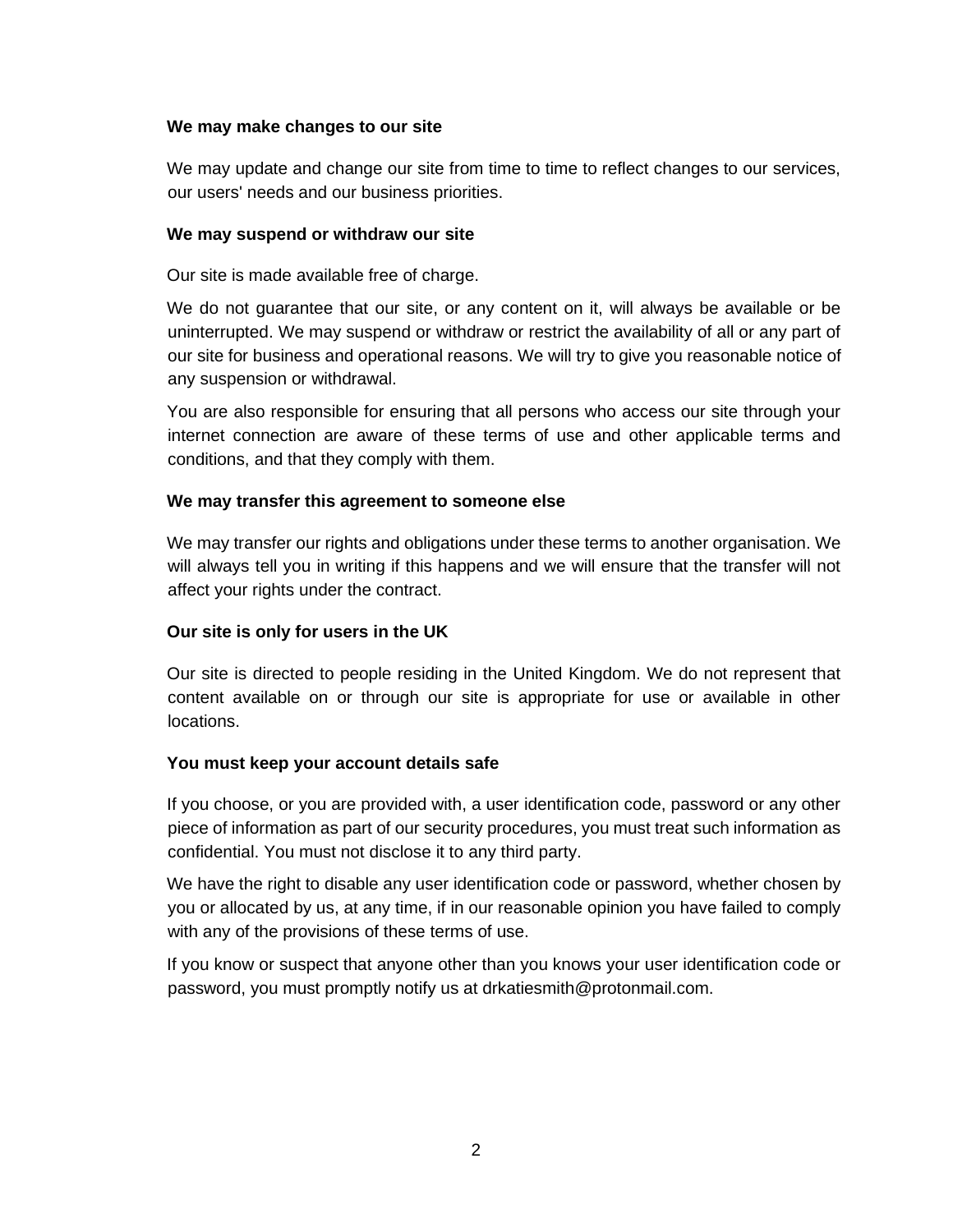#### **How you may use material on our site**

We are the owner or the licensee of all intellectual property rights in our site, and in the material published on it. Those works are protected by copyright laws and treaties around the world. All such rights are reserved.

You may print off one copy, and may download extracts, of any page(s) from our site for your personal use and you may draw the attention of others within your organisation to content posted on our site.

You must not modify the paper or digital copies of any materials you have printed off or downloaded in any way, and you must not use any illustrations, photographs, video or audio sequences or any graphics separately from any accompanying text.

Our status (and that of any identified contributors) as the authors of content on our site must always be acknowledged.

You must not use any part of the content on our site for commercial purposes without obtaining a licence to do so from us or our licensors.

If you print off, copy or download any part of our site in breach of these terms of use, your right to use our site will cease immediately and you must, at our option, return or destroy any copies of the materials you have made.

#### **Do not rely on information on this site**

The content on our site is provided for general information only. It is not intended to amount to advice on which you should rely. You must obtain professional or specialist advice before taking, or refraining from, any action on the basis of the content on our site.

Although we make reasonable efforts to update the information on our site, we make no representations, warranties or guarantees, whether express or implied, that the content on our site is accurate, complete or up to date.

#### **We are not responsible for websites we link to**

Where our site contains links to other sites and resources provided by third parties, these links are provided for your information only. Such links should not be interpreted as approval by us of those linked websites or information you may obtain from them.

We have no control over the contents of those sites or resources.

#### **Our responsibility for loss or damage suffered by you**

• We do not exclude or limit in any way our liability to you where it would be unlawful to do so. This includes liability for death or personal injury caused by our negligence or the negligence of our employees, agents or subcontractors and for fraud or fraudulent misrepresentation.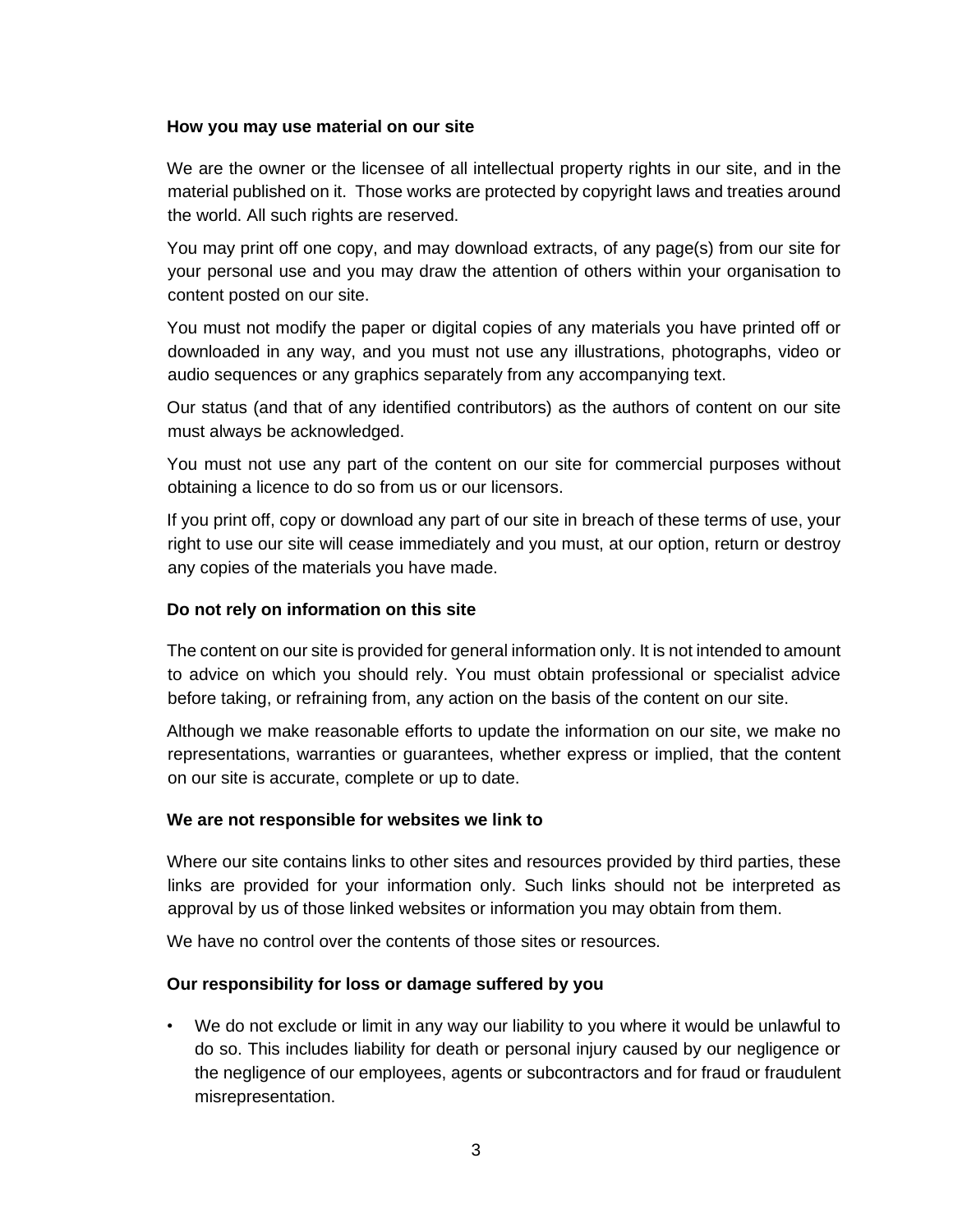- Different limitations and exclusions of liability will apply to liability arising as a result of the supply of our services to you, which will be set out in our Business Terms.
- Please note that we only provide our site for domestic and private use. You agree not to use our site for any commercial or business purposes, and we have no liability to you for any loss of profit, loss of business, business interruption, or loss of business opportunity.

#### **How we may use your personal information**

We will only use your personal information as set out in our Privacy Policy.

# **We are not responsible for viruses and you must not introduce them**

We do not guarantee that our site will be secure or free from bugs or viruses.

You are responsible for configuring your information technology, computer programmes and platform to access our site. You should use your own virus protection software.

You must not misuse our site by knowingly introducing viruses, trojans, worms, logic bombs or other material that is malicious or technologically harmful. You must not attempt to gain unauthorised access to our site, the server on which our site is stored or any server, computer or database connected to our site. You must not attack our site via a denialofservice attack or a distributed denial-of service attack. By breaching this provision, you would commit a criminal offence under the Computer Misuse Act 1990. We will report any such breach to the relevant law enforcement authorities and we will co-operate with those authorities by disclosing your identity to them. In the event of such a breach, your right to use our site will cease immediately.

# **Rules about linking to our site**

You may link to our home page, provided you do so in a way that is fair and legal and does not damage our reputation or take advantage of it.

You must not establish a link in such a way as to suggest any form of association, approval or endorsement on our part where none exists.

You must not establish a link to our site in any website that is not owned by you.

Our site must not be framed on any other site, nor may you create a link to any part of our site other than the home page.

We reserve the right to withdraw linking permission without notice.

If you wish to link to or make any use of content on our site other than that set out above, please contact drkatiesmith@protonmail.com.

# **Which country's laws apply to any disputes?**